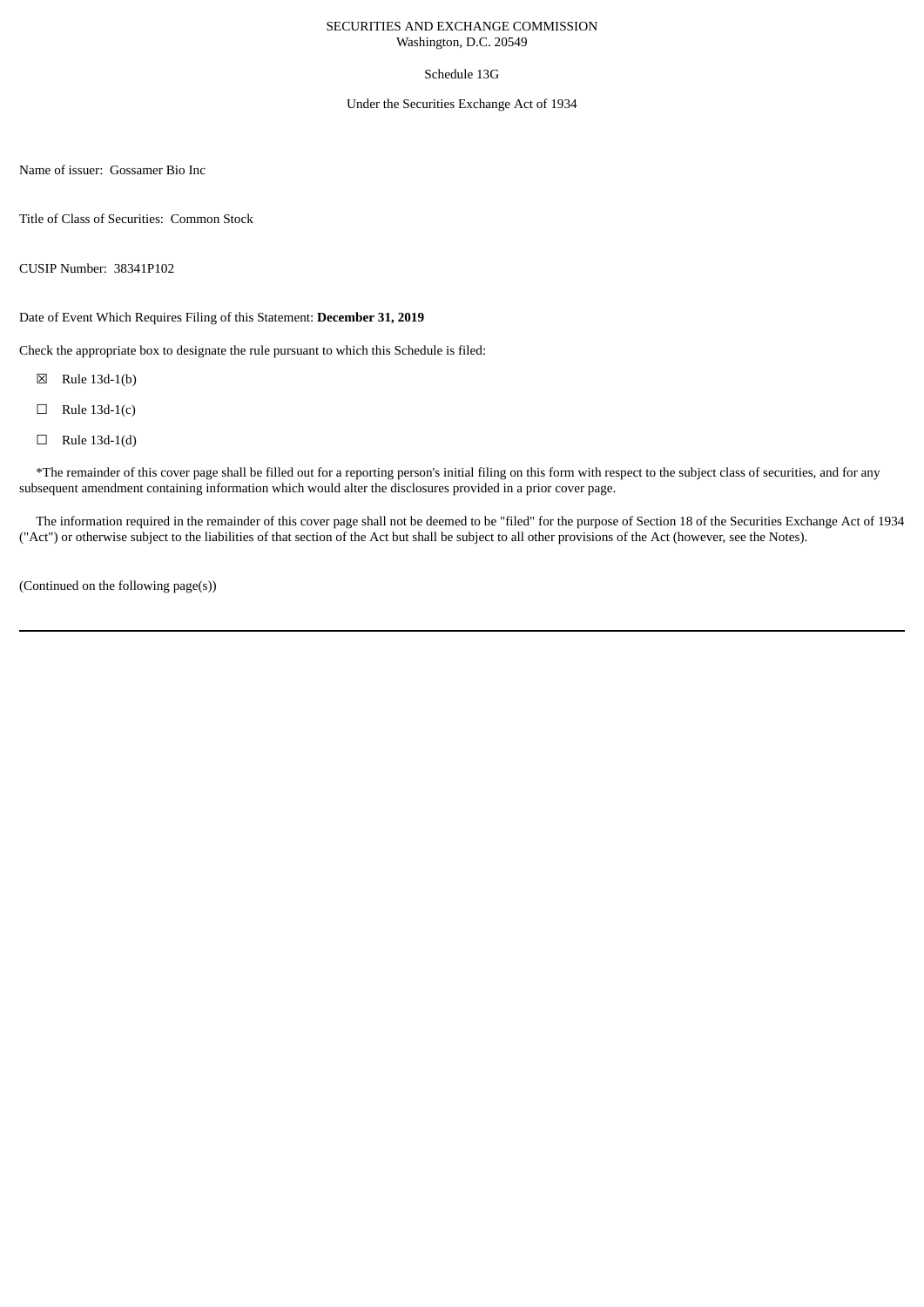1. NAME OF REPORTING PERSON I.R.S. IDENTIFICATION NO. OF ABOVE PERSON

The Vanguard Group - 23-1945930

2. CHECK THE APPROPRIATE [LINE] IF A MEMBER OF A GROUP

A. B.  $X$ 

3. SEC USE ONLY

4. CITIZENSHIP OF PLACE OF ORGANIZATION

Pennsylvania

(For questions 5-8, report the number of shares beneficially owned by each reporting person with:)

5. SOLE VOTING POWER

63,456

6. SHARED VOTING POWER

1,933

7. SOLE DISPOSITIVE POWER

3,662,172

8. SHARED DISPOSITIVE POWER

62,896

9. AGGREGATE AMOUNT BENEFICIALLY OWNED BY EACH REPORTING PERSON

3,725,068

10. CHECK BOX IF THE AGGREGATE AMOUNT IN ROW (9) EXCLUDES CERTAIN SHARES

N/A

11. PERCENT OF CLASS REPRESENTED BY AMOUNT IN ROW 9

5.64%

12. TYPE OF REPORTING PERSON

IA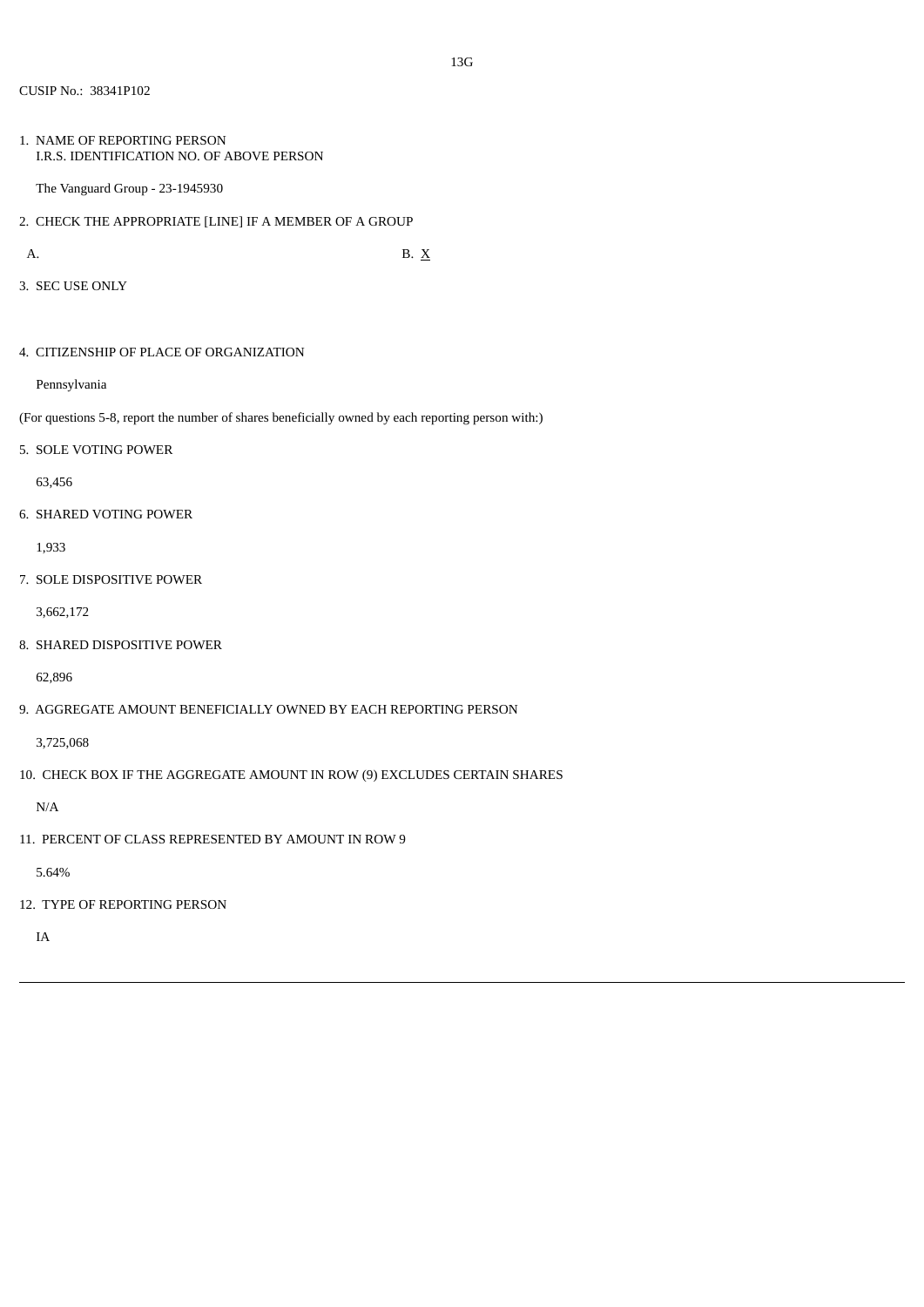## SECURITIES AND EXCHANGE COMMISSION Washington, D.C. 20549

Schedule 13G Under the Securities Act of 1934

# Item 1(a) - Name of Issuer:

Gossamer Bio Inc

# Item 1(b) - Address of Issuer's Principal Executive Offices:

3013 Science Park Road San Diego, California 92121

# Item 2(a) - Name of Person Filing:

The Vanguard Group - 23-1945930

# Item 2(b) – Address of Principal Business Office or, if none, residence:

100 Vanguard Blvd. Malvern, PA 19355

Item 2(c) – Citizenship:

Pennsylvania

Item 2(d) - Title of Class of Securities:

Common Stock

### Item 2(e) - CUSIP Number

38341P102

## Item 3 - Type of Filing:

This statement is being filed pursuant to Rule 13d-1. An investment adviser in accordance with §240.13d-1(b)(1)(ii)(E).

Item 4 - Ownership:

(a) Amount Beneficially Owned:

3,725,068

(b) Percent of Class:

5.64%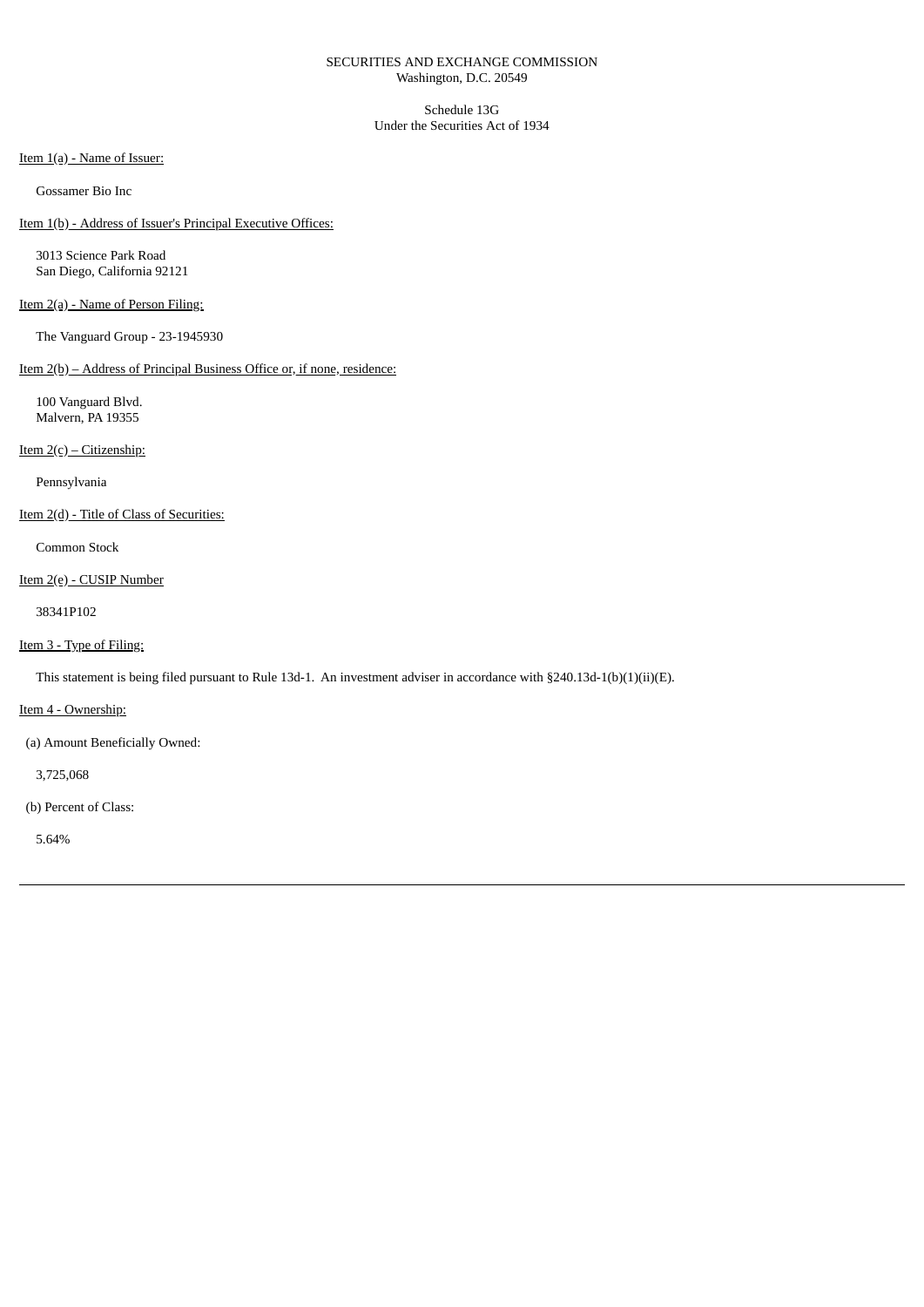- (c) Number of shares as to which such person has:
- (i) sole power to vote or direct to vote: 63,456
- (ii) shared power to vote or direct to vote: 1,933
- (iii) sole power to dispose of or to direct the disposition of: 3,662,172
- (iv) shared power to dispose or to direct the disposition of: 62,896

#### Comments:

#### Item 5 - Ownership of Five Percent or Less of a Class:

If this statement is being filed to report the fact that as of the date hereof the reporting person has ceased to be the beneficial owner of more than 5 percent of the class of securities, check the following  $\Box$ 

# Item 6 - Ownership of More Than Five Percent on Behalf of Another Person:

Not applicable

Item 7 - Identification and Classification of the Subsidiary Which Acquired The Security Being Reported on by the Parent Holding Company:

See Attached Appendix A

Item 8 - Identification and Classification of Members of Group:

Not applicable

Item 9 - Notice of Dissolution of Group:

Not applicable

### Item 10 - Certification:

By signing below I certify that, to the best of my knowledge and belief, the securities referred to above were acquired and are held in the ordinary course of business and were not acquired and are not held for the purpose of or with the effect of changing or influencing the control of the issuer of the securities and were not acquired in connection with or as a participant in any transaction having that purpose or effect, other than activities solely in connection with a nomination under §240.14a-11.

#### **Signature**

After reasonable inquiry and to the best of my knowledge and belief, I certify that the information set forth in this statement is true, complete and correct.

Date: February 10, 2020

By /s/ Christine M. Buchanan Name: Christine M. Buchanan Title: Principal